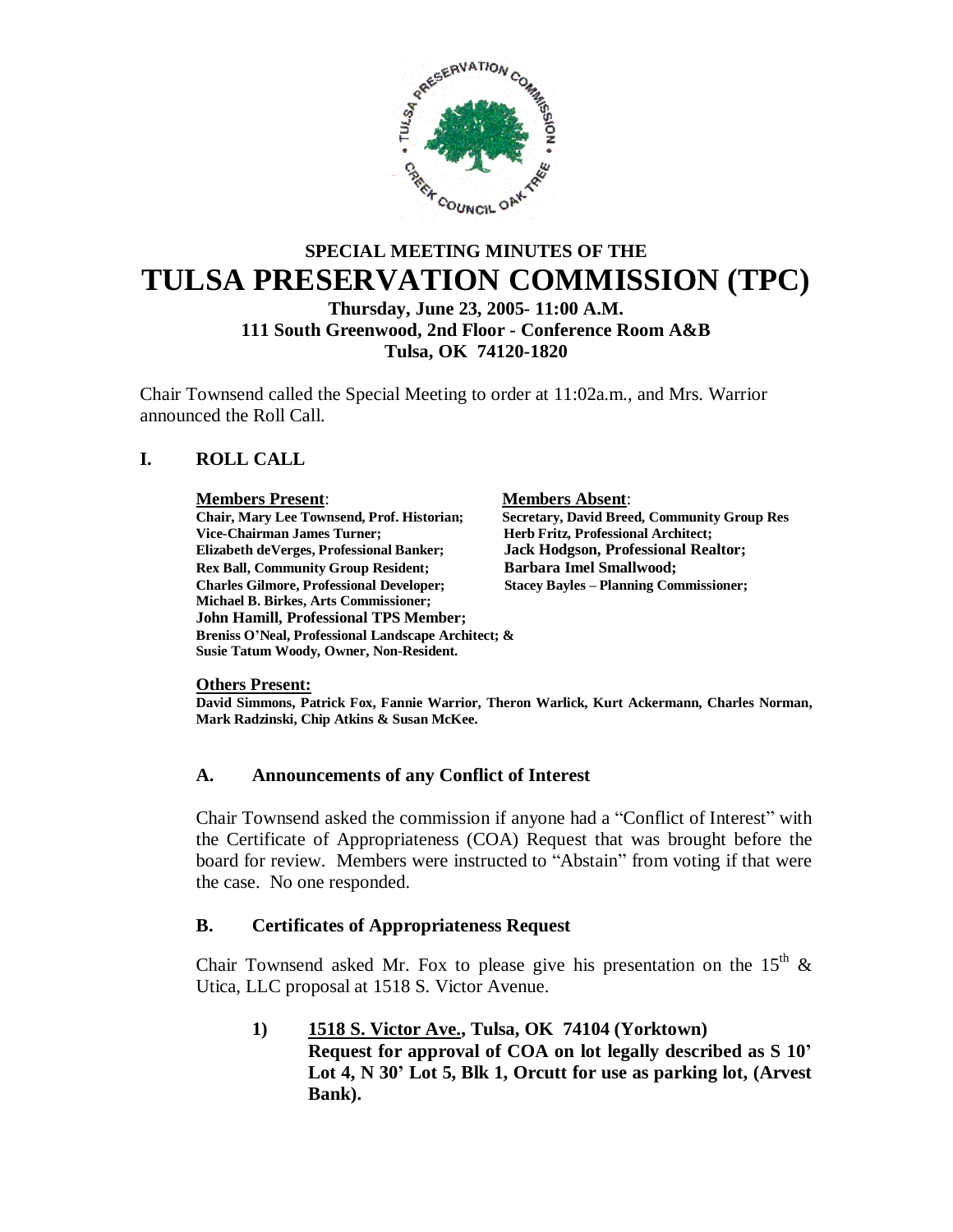### **COA Subcommittee Complete Application Date: June 21, 2005 15TH & UTICA, LLC**

Mr. Fox presented  $15<sup>th</sup>$  & Utica, LLC's Certificate of Appropriateness application to the commission. Photographs and drawings were available for review and a slide presentation was shown of the project.

Mr. Fox stated that Mr. Norman was representing  $15<sup>th</sup>$  & Utica, LLC requesting approval of a COA for new non-residential construction. Mr. Fox stated that the lot in question is legally described at S 10' Lot 4, N 30' Lot 5, Block 1 in the Orcutt Addition; and that the applicant wants to utilize this space for the Arvest Bank parking lot.

Chair Townsend asked Vice-Chairman Turner to announce the recommendation given by the COA Subcommittee on this project.

Vice-Chairman Turner (COA Subcommittee Chairman) stated that the COA Subcommittee first recommended to Deny this application at the June 21, 2005 meeting; but the motion "Failed" due to not having a majority vote to Deny. He stated that the Subcommittee's decision was based on the appropriate design guidelines for New Non-Residential Construction in the Yorktown Historic District.

Vice-Chairman Turner (COA Subcommittee Chairman) stated that the COA Subcommittee made a second motion to Approve this application based on the same appropriate design guidelines for New Non-Residential Construction in the Yorktown Historic District under the following Conditions:

• That the corner of the southeast fence line be angled instead of squared; and that landscaping be provided on the exterior of the fence line.

Chair Townsend asked Mr. Norman if he had any information to add to Mr. Fox's presentation. Mr. Norman stated that he did.

Mr. Norman gave a brief presentation. Plans were distributed of the new parking lot. He stated that he would like to extend the parking area with a 40 foot wide lot by adding an additional four (4) parking spaces for the use of customer parking. Mr. Norman stated that the parking area currently has sixty-five (65) parking spaces; and that they wanted to increase it to sixty-nine (69). He stated that the additional parking is something that they have to meet as a requirement for customer's parking needs. He asked the commission to please consider approving the new plans like they approved their last plans for this project.

Chair Townsend asked if there were any neighborhood representatives who would like to make any comments, opinions or statements regarding to this project.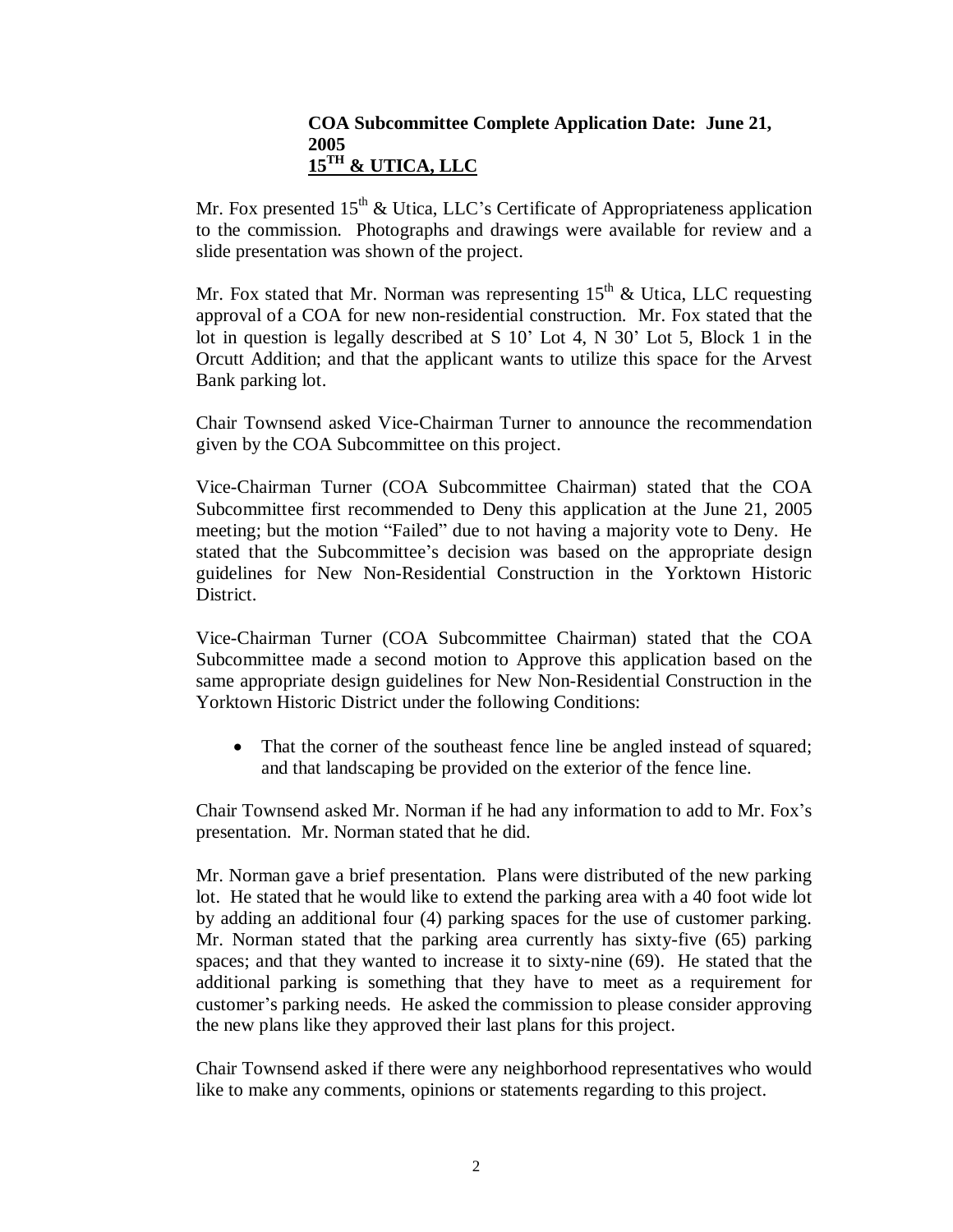Mark Radzinski introduced himself. He is the President of the Yorktown Neighborhood Association who resides down street from this project. Mr. Radzinski asked the commission to please abide by the Yorktown Design Guidelines because this project does not meet the guidelines. Mr. Radzinski asked to commission to deny this application like they denied the last COA for the Arvest Bank Parking Lot.

Susan McKee introduced herself. She lives at 1616 South Victor Avenue. Ms. McKee asked the commission to deny this application based on the design guidelines that this project doesn't meet. She added that the set back doesn't meet the guidelines either. Ms. McKee read aloud to the commission Section IXC Guidelines for New Non-Residential Construction for the Yorktown District. After reading the guidelines, Ms. McKee stated that the new construction project does not fit with the look of the neighborhood; and that she believes that this new project will destroy the neighborhood. Ms. McKee stated that it would degrade the integrity of their neighborhood. She asked the commission to have Mr. Norman respond to her question(s).

Chair Townsend asked Mr. Norman if he would like to respond.

Mr. Norman stated that he believes that this project is appropriate and acceptable for new non-residential construction; and that he and Chris Baumgartner hope to work with the Tulsa Preservation Commission in years to come.

Chair Townsend asked if there was anyone else who would like to comment on this project.

Mr. Radzinski addressed the commission members by stating to them that they should keep in mind that if this house or any of the houses on Victor Avenue propose to put a fence all the way to the front of the –to the end of the sidewalk, this committee would never approve that; and it would be reviewed. He asked the commission to simply allow the parking lot to be there; but give them a buffer between the street and the fence so that the fence lines up with the rest of the houses. Mr. Radzinski asked, "Why do they want to go all the up to the curb?"…….Because these houses mean nothing. He stated that when it comes to development on Utica – those houses means nothing. He stated that Mr. Norman belittles these houses, yet they tore down three (3) contributing structures. He further stated that he knows the reason why they want to do this is because they want to eventually develop all the way down Victor; and they want those parking lots to pack as many cars as they can so they can have other establishments on South Utica.

Mr. Chip Atkins introduced himself. He lives at  $1638$  E.  $17<sup>th</sup>$  Place. He asked about the barriers in the right-of-way; and if Mr. Norman would have to come back before this commission with a new COA? Mr. Norman responded by stating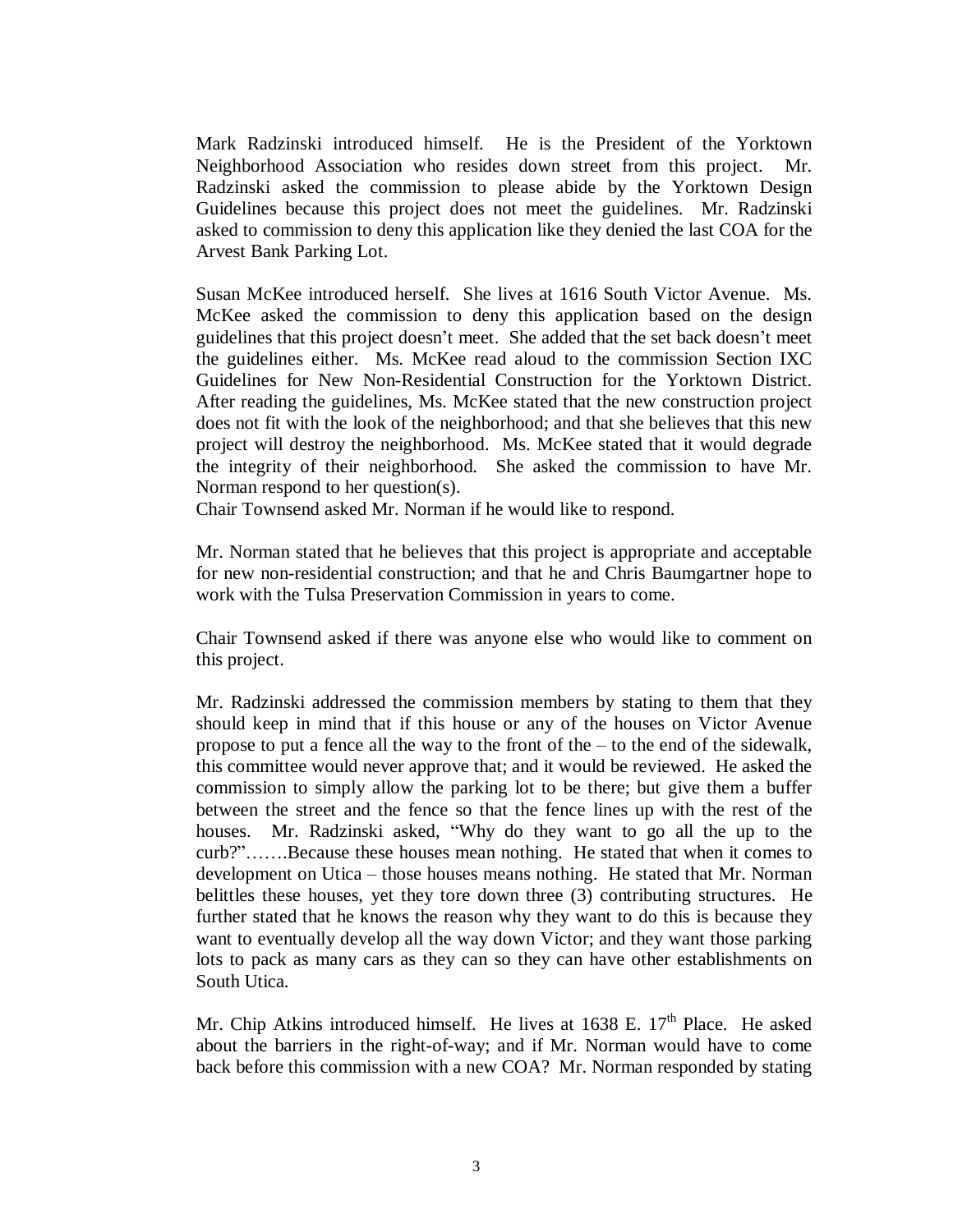that the barriers in the right-of-way of South Victor are subject for approval by the City Traffic Engineering Department.

Ms. McKee asked the commission if she wanted to widen her driveway to a twolane……that she would have to come before the commission to get approval. She asked – shouldn't they get approval to widen their curb cut from the commission? Chair Townsend stated that the commission doesn't approve curb cuts. Mr. Simmons added that the commission would only review a COA on that part of the parking structure that is in…..from the front property line to the front façade of the structure of the porch. The commission would not review anything in the right-of-way.

Chair Townsend stated that this ends the open discussion. She stated that the commission needs to discuss the issue before us.

Chair Townsend asked Mr. Birkes why he did vote against the project at the COA Subcommittee meeting with the Conditions. Mr. Birkes responded by stating that he had voted against the parking projects of the first two (2) lots at the previous meetings; and that he wanted to be consistent.

Mr. Ball questioned Mr. Norman about the landscaping. Mr. Norman answered his question.

Mr. Gilmore stated that he believes that this project has met all the guideline requirements. He stated that he believes that the applicant has done an excellent job on this project that will benefit the neighborhood. He believes that this project will enhance the neighborhood; and not take away from the neighborhood. He stated that he would urge the commission to approve this application for the new non-residential construction project.

Ms. McKee read part of Building Site C.1.1.2 "with the exception of the continuation of existing sidewalks," addressing it to Mr. Norman. She asked Mr. Norman: Is there a sidewalk that does go up toward the proposed area of the new sidewalk? Mr. Norman responded by stating that the sidewalk blends into the parking area and the big long driveway; and that he has a picture of it if she would like to review it.

Chair Townsend asked if there were any further discussion. She stated "hearing none, Mrs. Warrior will you call the roll please.

Mrs. Warrior stated that a motion had been made and seconded to Approve 15<sup>th</sup>  $\&$ Utica, LLC's application under the following Conditions:

• That the corner of the southeast fence line be angled instead of squared; and that landscaping be provided on the exterior of the fence line; and was approved based on Section IXC, Guidelines for New Non